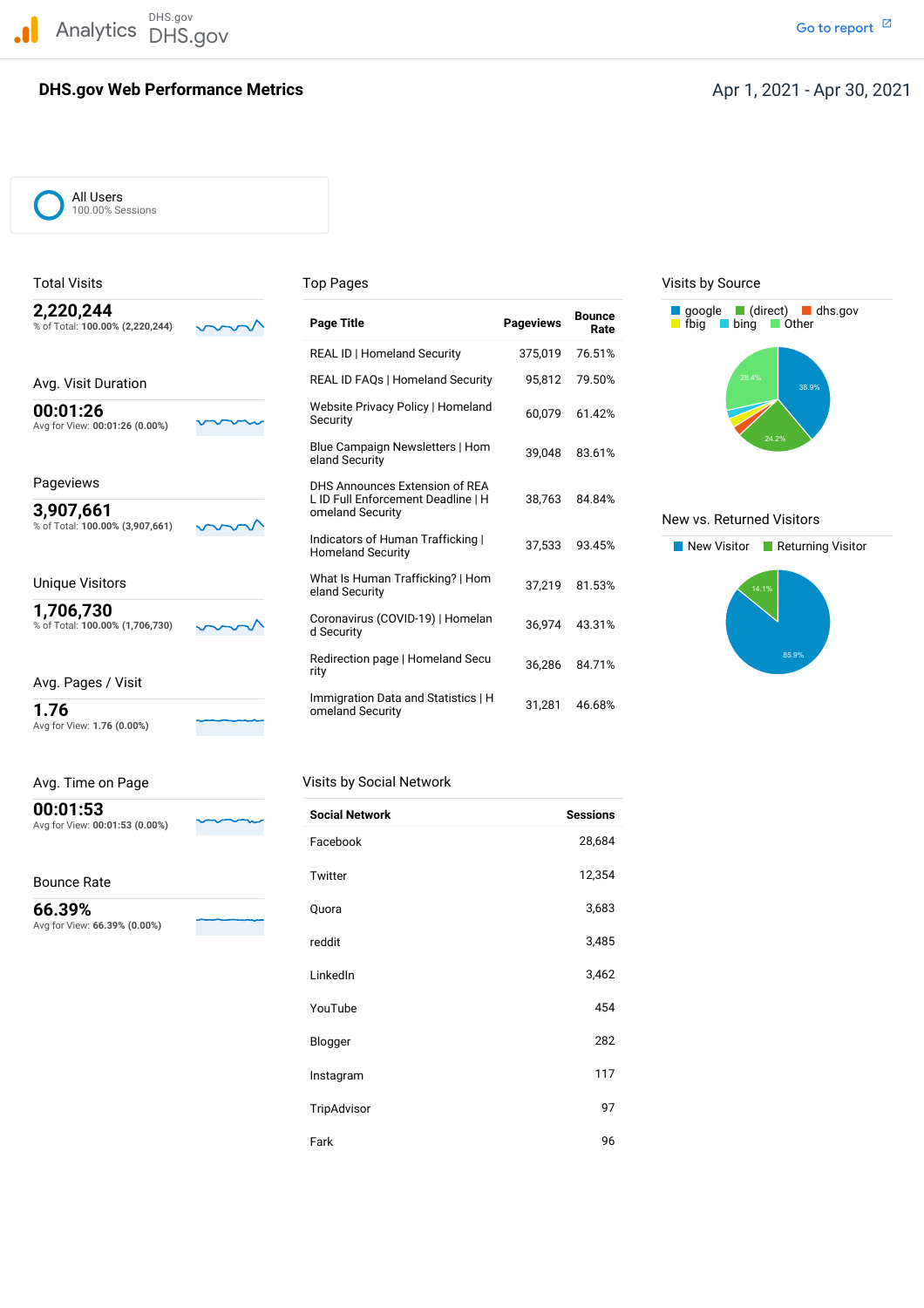DHS.gov Analytics DHS.gov and the contract of the contract of the contract of the contract of the contract of the contract of the contract of the contract of the contract of the contract of the contract of the contract of the cont

## **DHS.gov Search Performance Metrics**

All Users 100.00% Sessions

| 2,220,244<br>% of Total: 100.00% (2,220,244) | <b>Search Term</b> | <b>Total Unique</b><br><b>Searches</b> | <b>Organic Searches</b> | New Visitor<br>Returning Visitor |
|----------------------------------------------|--------------------|----------------------------------------|-------------------------|----------------------------------|
|                                              | global entry       | 1,107                                  | 0                       | 14.1%                            |
| <b>Total Internal Searches</b>               | jobs               | 420                                    | 0                       |                                  |
| 67,081                                       | careers            | 390                                    | $\mathbf 0$             | 85.9%                            |
| % of Total: 100.00% (67,081)                 | real id            | 367                                    | 0                       |                                  |
| <b>Total External Searches (Google)</b>      | active shoote      | 326                                    | 6                       |                                  |
| 725,434                                      | Jobs               | 256                                    | 0                       | Avg. Visits per Visitor          |
| % of Total: 32.67% (2,220,244)               | passport           | 251                                    | 0                       | Other                            |
|                                              | forms              | 245                                    | 0                       |                                  |
|                                              | Global entry       | 181                                    | 0                       | 17.2%                            |
|                                              | Travel             | 181                                    | 0                       | 9.5%                             |

Visits to DHS.gov Top Internal Searches by Search Term New vs. Returned Visitors





Top External Searches (Google - as reported)

| Page Title                                                                                                           | <b>Sessions</b> |
|----------------------------------------------------------------------------------------------------------------------|-----------------|
| <b>REAL ID   Homeland Security</b>                                                                                   | 98,993          |
| Blue Campaign Newsletters   Homelan<br>d Security                                                                    | 28,635          |
| What Is Human Trafficking?   Homelan<br>d Security                                                                   | 25.972          |
| <b>REAL ID FAQs   Homeland Security</b>                                                                              | 24,288          |
| Learn What I Can Bring on the Plane   H<br>omeland Security                                                          | 15,827          |
| Apply for a U.S. Passport   Homeland S<br>ecurity                                                                    | 15,133          |
| Immigration Data and Statistics   Home<br>land Security                                                              | 13,881          |
| 12 Months Remaining Until Full REAL I<br>D Enforcement Deadline   Homeland Se<br>curity                              | 12.220          |
| DHS Statement on Equal Access to CO<br><b>VID-19 Vaccines and Vaccine Distributi</b><br>on Sites   Homeland Security | 11,643          |
| Homeland Security Careers   Homeland<br>Security                                                                     | 11,311          |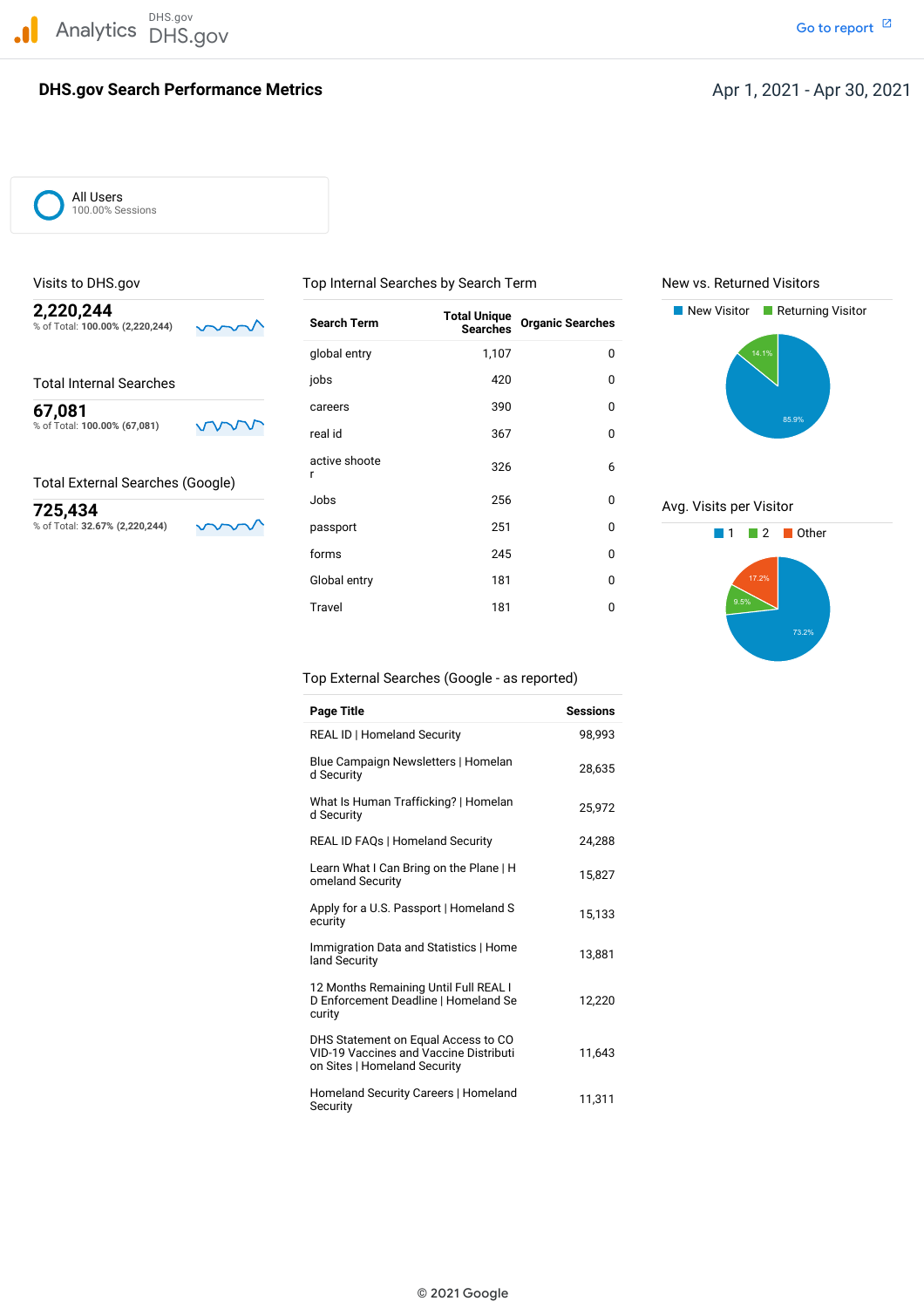# **DHS.gov Customer Satisfaction Survey**

Time Period: 04/01/2021‐ 04/30/2021

# **Overall Customer Satisfaction Score 66.92**

## **How would you rate your overall experience today? 64.17 Were you able to complete the purpose of your visit? Answer Choices Responses Points Score** ▪ Outstanding 535 100 53500 **• Above Average 175 125475 125475 125475 125475 125475 125475 125475** 125475 125475 125475 125475 125475 125475 1254 • Average 572 50 28600 **28600 • Below Average 2800** 2800  $\bullet$  Poor  $\bullet$  0 0 0 0  $\bullet$  184 0 0 0 0  $\bullet$ **Answer Choices 1876 Responses** 1112 764 **1876 Points** 100 0 **120375 59.28** 111200 **111200**

## **Would you still return to this website if you could get this information or service from another source?**

| <b>Answer Choices</b> | <b>Responses</b> | <b>Points</b> | Score  |
|-----------------------|------------------|---------------|--------|
| • Yes                 | 1357             | 100           | 135700 |
| $\cdot$ No            | 235              |               |        |
| <b>Total</b>          | 1592             |               | 135700 |

| Will you recommend this website to a friend or colleague? |                  |               | 79.65  |
|-----------------------------------------------------------|------------------|---------------|--------|
| <b>Answer Choices</b>                                     | <b>Responses</b> | <b>Points</b> | Score  |
| • Yes                                                     | 1268             | 100           | 126800 |
| $\cdot$ No                                                | 324              |               |        |
| Total                                                     | 1592             |               | 126800 |

# **Please describe your experience finding your way around**

# **(navigating) DHS.gov today.**

NOTE: Excludes "Other" responses

**Total**

▪ Yes ▪ No **Total**

| <b>Answer Choices</b>                                                     | <b>Responses</b> | <b>Points</b> | Score        |
|---------------------------------------------------------------------------|------------------|---------------|--------------|
| • Encountered no difficulties                                             | 933              | 100           | 93300        |
| • Had technical difficulties (e.g. error messages, broken links)          | 60               | 0             |              |
| . Links did not take me where I expected                                  | 48               | O             | $\Omega$     |
| . Links / labels are difficult to understand, they are not intuitive      | 120              | O             | $\Omega$     |
| . Navigated to general area but couldn't find the specific content needed | 264              | O             | <sup>0</sup> |
| • Too many links or navigational choices                                  | 81               | O             |              |
| . Would often feel lost, not know where I was                             | 86               |               |              |
| <b>Total</b>                                                              | 1592             |               | 93300        |

## **How was your experience using our site search?**

NOTE: Excludes "Did not use search" and "Other" responses

| <b>Answer Choices</b>                                   | <b>Responses</b> | <b>Points</b> | Score        |
|---------------------------------------------------------|------------------|---------------|--------------|
| • Encountered no difficulties                           | 480              | 100           | 48000        |
| I was not sure what words to use in my search           | 102              |               | 0            |
| • Results were not helpful                              | 153              |               | <sup>0</sup> |
| . Results were not relevant to my search terms or needs | 100              |               | <sup>0</sup> |
| . Results were too similar / redundant                  | 27               | 0             | 0            |
| • Returned not enough or no results                     | 62               |               | U            |
| • Returned too many results                             | 43               |               | n            |
| Total                                                   | 967              |               | 48000        |

**Score**

**85.24**

**58.61**

**49.64**

0